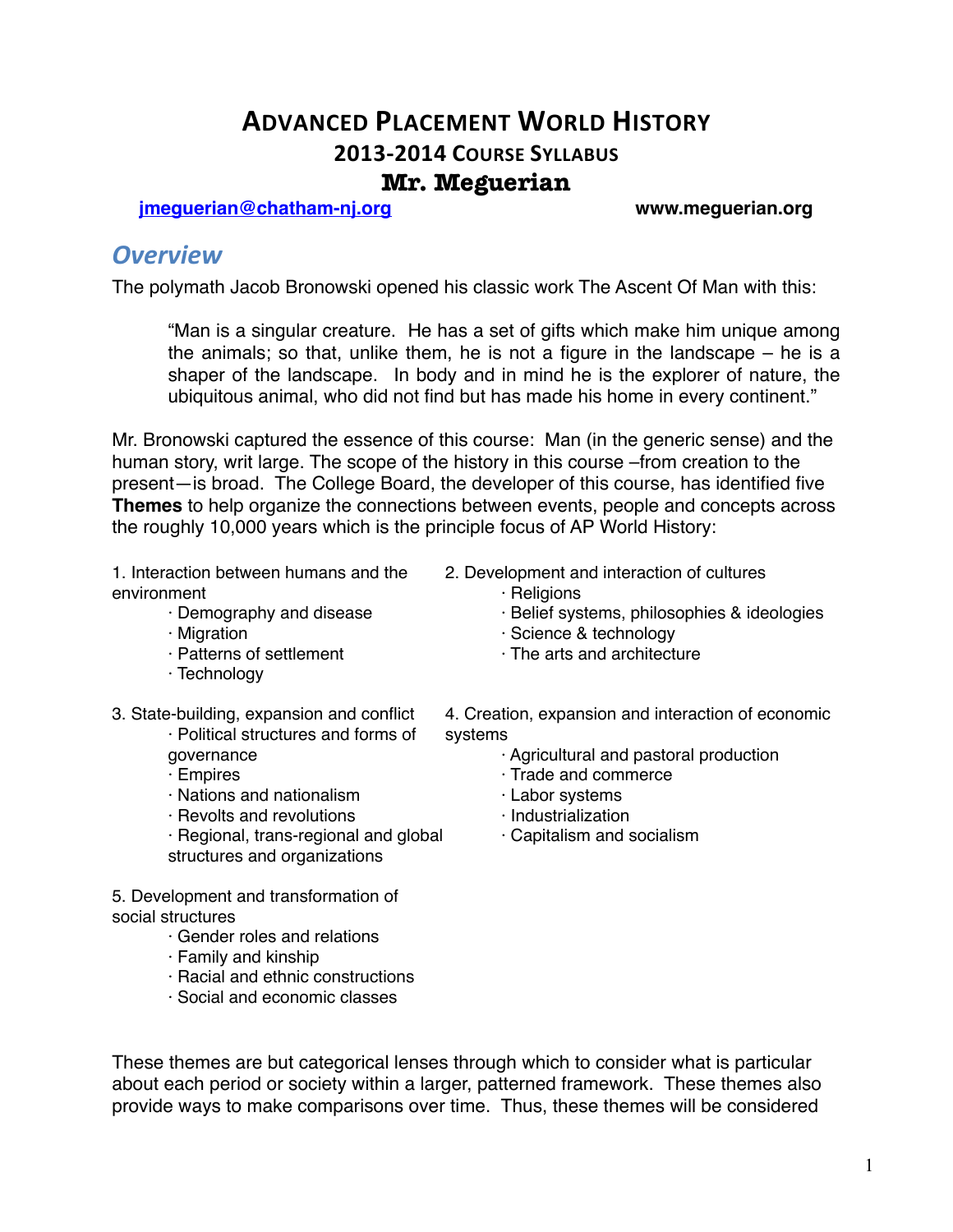across 6 broad temporal periods, also advanced by the College Board. The **periodization** of the material, with the approximate percentage of coverage, is

| <b>AP World History Periodization</b> |                                                                                                                                                                                                                                                                           |                                             |                                    |                   |
|---------------------------------------|---------------------------------------------------------------------------------------------------------------------------------------------------------------------------------------------------------------------------------------------------------------------------|---------------------------------------------|------------------------------------|-------------------|
|                                       | Period Period Title and Key Concepts to be Covered                                                                                                                                                                                                                        | <b>Date Range</b>                           | <b>Textbook</b><br><b>Chapters</b> | $%$ of<br>content |
| 1                                     | <b>Technological and Environmental Transformations</b><br>Big Geography and the Peopling of the<br>Earth<br>Neolithic Revolution and Early Agricultural<br>Societies<br>Development and Interactions of Early<br>Agricultural, Pastoral and Urban Societies               | Creation to c.<br>600 B.C.E                 |                                    | 5%                |
| $\mathbf 2$                           | Organization and Reorganization of Human<br>Societies<br>Development and Codification of Religious<br>and Cultural Traditions<br>Development of States and Empires<br>Emergence of Trans-regional Network of<br>Communication and Exchange                                | c.600 B.C.E.<br>to c. 600 C.E.              | 2 through 5                        | 15%               |
| 3                                     | Regional and Trans-regional Interactions<br>Expansion and Intensification of<br><b>Communication and Exchange Networks</b><br>Continuity and Innovation of State Forms<br>and Their Interactions<br><b>Increased Economic Productive Capacity</b><br>and Its Consequences | c. 600 C.E. to<br>1450 C.E.                 | 6 through<br>15                    | 20%               |
| 4                                     | <b>Global Interactions</b><br>Globalizing Networks of Communication<br>and Exchange<br>New Forms of Social Organization and<br>Modes of Production'<br>State Consolidation and Imperial Expansion                                                                         | c. 1450 C.E. to 16 through<br>1750 C.E.     | 22                                 | 20%               |
| 5                                     | Industrialization and Global Integration<br>Industrialization and Global Capitalism<br>Imperialism and Nation-State Formation<br>Nationalism, Revolution and Reform<br><b>Global Migration</b>                                                                            | c. 1750 C.E. to 23 through<br>1900 C.E.     | 27                                 | 20%               |
| 6                                     | Accelerating Global Change and Realignments<br>Science and the Environment<br><b>Global Conflicts and Their Consequences</b><br>New Conceptualizations of Global<br>Economy, Society and Culture                                                                          | c. 1900 C.E. to $28$ through<br>the present | 36                                 | 20%               |

The balance and tension within the patterns of continuity and change over time are the skeletal foundation of this course. Thus, AP World History is not so much concerned with individuals as with patterns in and over time which transcend individuals. Finally, and particularly for us in the United States, World History also unsettles certain kinds of assumptions, particularly about the longstanding superiority of Western values and experiences. Indeed, no more than 20% of the course content deals with European history.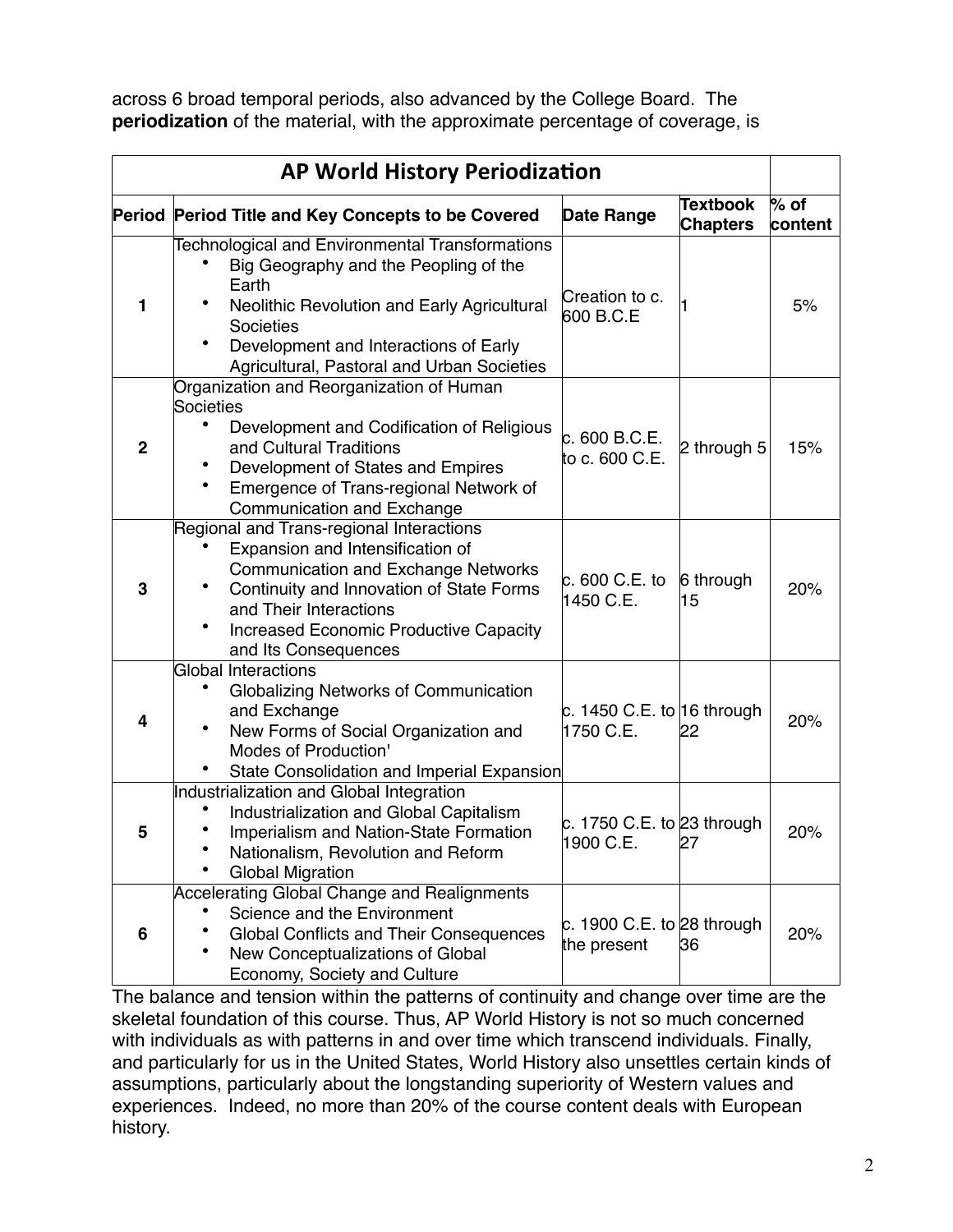# **Habits of the Mind:**

We will spend a great deal of time working on thinking and writing skills. Students will need to construct arguments for three different types of essays: analysis using documents, change over time, and comparison/contrast. Each type uses a different set of skills. These skills fall within what the College Board has identified as four habits of mind:

- Constructing historical arguments using evidence: persuasively answer questions using an analytical thesis and supporting that thesis with relevant evidence
- Chronological Reasoning using historical cause and effect, evaluation of patterns of change and continuity over time and the recognition of temporal turning points.
- Comparison and Contextualization of events within or between societies in space and time.
- Historical interpretation and synthesis: describe, analyze, evaluate, and create diverse interpretations of the past — as revealed through primary and secondary historical sources — through analysis of evidence, reasoning, contexts, points of view, and frames of reference.

Of course, geospatial awareness is necessary, fundamental knowledge.

### *Resources*

#### **Textbook**

Stearns, Peter, et al., World Civilizations: the global experience (AP Edition), 6<sup>th</sup> Ed., Upper Saddle River: Pearson Education Services, 2011

#### **Additional Sources**

Andrea, Alfred and James Overfield. *The Human Record*. 6th Ed. 2 vols. Boston: Houghton Mifflin Company, 2009.

Weisner, Merry, et al. *Discovering the Global Past: A Look at the Evidence.* 3<sup>rd</sup> Ed. 2 vols. New York: Houghton Mifflin Company, 2007.

Mitchell, Joseph and Helen Buss Mitchell, ed., Annual Editions: World History, Tenth Ed., 2 vols, New York: Houghton Mifflin Company, 2010

Marlilyn Stokstad. *Art History 3rd Edition* (Upper Saddle River, New Jersey, Pearson Prentice Hall, 2007) excerpts

Various readings from journal articles and books, as noted in the calendar of assignments.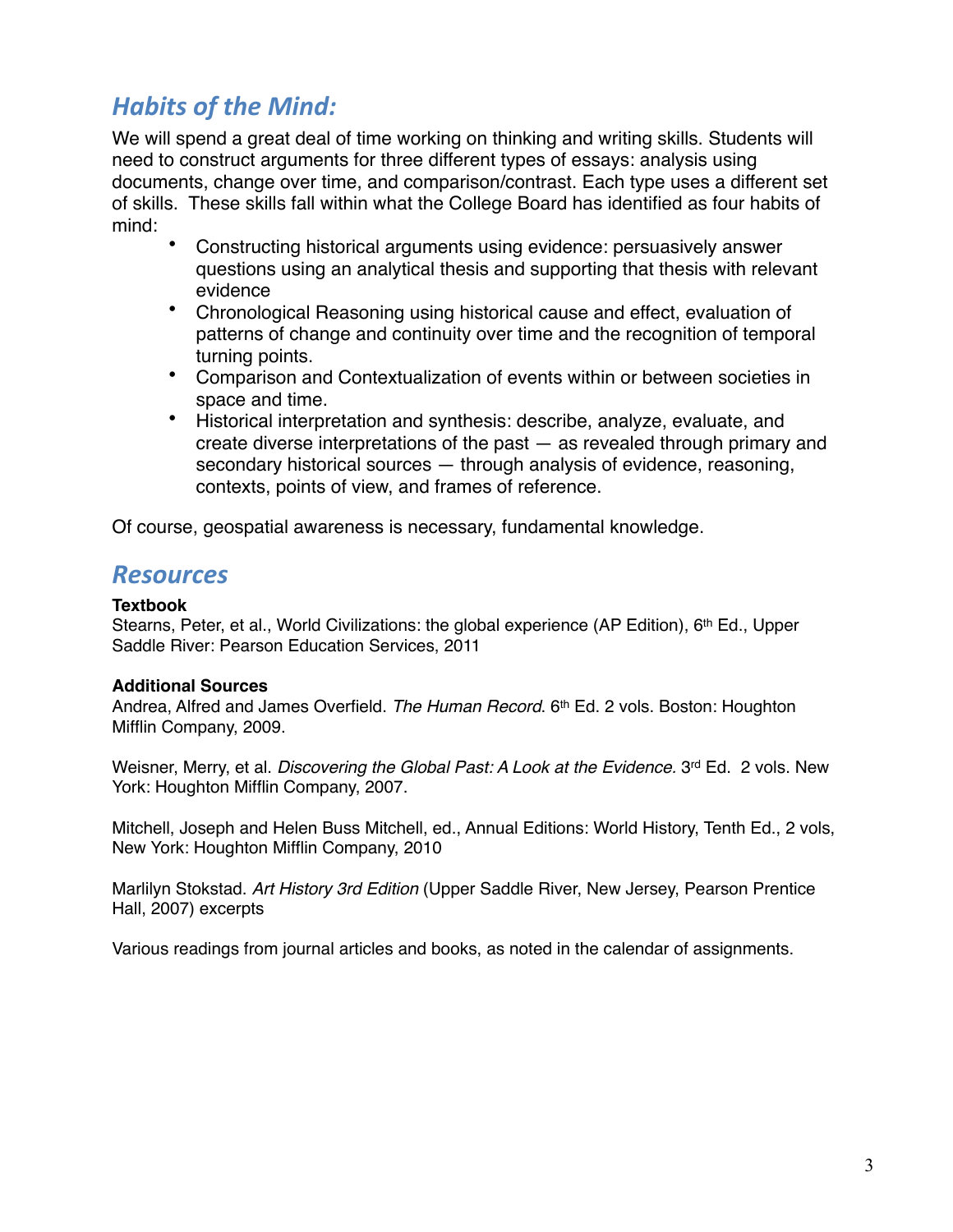# **The Examination**

The AP World History Examination is approximately three (3) hours and five (5) minutes long and includes both a 55-minute multiple-choice section and a 130-minute free-response section. The multiple-choice section accounts for half of the student's examination grade and the freeresponse section for the other half. **The 2014 AP World History Examination will be on Thursday, May 16th, during the morning session.**

| <b>Question Type</b> | # of Questions      | Time       |
|----------------------|---------------------|------------|
| Multiple-choice      | <b>70 Questions</b> | 55 minutes |
| Document-based       | 1 Question          | 50 minutes |
| Change-over-time     | 1 Question          | 40 minutes |
| Comparative essay    | 1 Question          | 40 minutes |

There are several commercial review books for AP World History. *Cracking the AP World History Exam* (2012) from The Princeton Review is one of the best. A search at **Quizlet.com** will yield a large number of student-generated flashcards. Take a look and take advantage of what is available and good.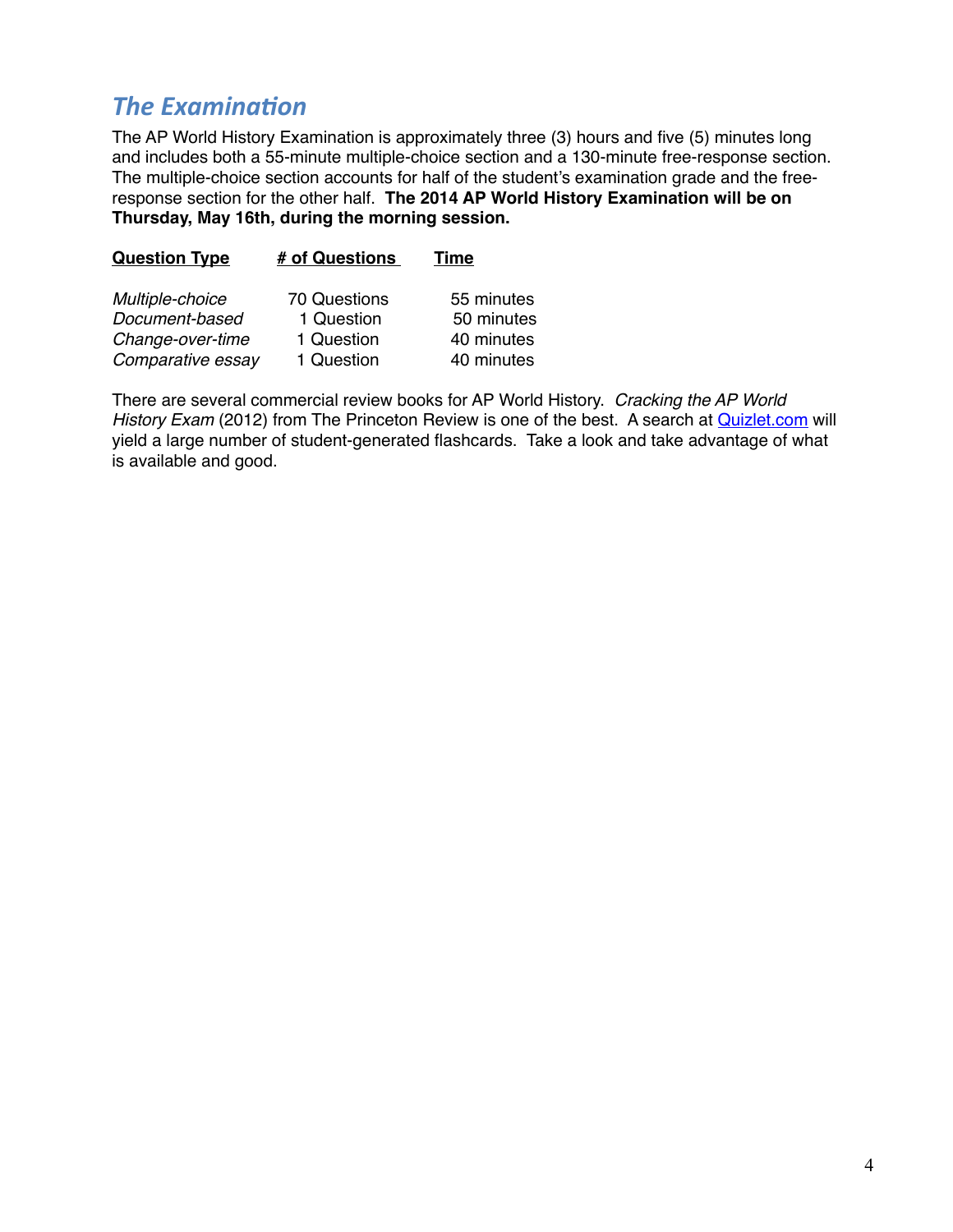# **General Outline of the Units and Essential Questions**

#### **Unit 1: Technological and Environmental Transformations: Creation to 600 BCE (Stearns Text, Ch. 1)**

This introductory unit will concentrate on the themes of migrations, civilization, empires, and trade. The habits of mind introduced and emphasized will be using evidence to make an argument, evaluating primary sources, making comparisons, assessing issues of continuity and change, looking for global patterns over time and space. The PERSIA method for comparing civilizations and SOAPS-tone method for analyzing point of view and interpreting documents will be introduced and applied to each of the major civilizations

#### **Themes and Concepts:**

- Interactions between humans and environment
- Big geography and the spread of homo sapiens sapiens
- Neolithic revolution and early agricultural societies
- Development and interactions of early agricultural, pastoral and urban societies
- Development and interaction of cultures
- Creation of early belief systems and religions: cosmogony and cosmology
- Early science and technology
- Early art and architecture

#### **Assignments and Assessments:**

- State-building, expansion and conflict
- Early political structures and forms of governance
- The rise and fall of early kingdoms and civilizations
- Creation and expansion and interactions of economic systems
- Agricultural and pastoral production
- Development and transformation of social structures
- Redefinition of gender roles and relations
- Family and kinship
- Class discussion: What are the benefits and liabilities of the "Big History" concept of man's place in the universe – based on Maps of Time reading
	- Christian, David. *Maps of Time: An Introduction To Big History*. Berkeley: University of California Press, 2005. Chapter 1
- Group Discussion: Groups assigned creation story and will participate in a roundtable discussion of similarities and differences. How does the Big Bang creation story fit in?
	- Leeming, David. Encyclopedia of Creation Myths. Santa Barbara: ABC-CLIO, Inc. 1994 Creation Stories from Babylon, Egypt, China, New Zealand, Navajo, Mali, Greece, Isrealites/Judea, India, & Mayans
- Reaction paper: Civilization. What is it? What are the problems in using the concept of "civilization" as an organizing principle in studying the world's history?
- Guided, In-Class: Using P.E.R.S.I.A.N. / AP World themes as an organizing analytical framework in history and student application to "river valley" civilizations
- Introduction to Comparative Analysis (CC)
	- GUIDED, IN-CLASS PRACTICE / TIMED WRITING
	- Choose 2 of the early civilizations and compare their cultural development as agriculture gradually transformed them from approximately 8000 BCE– 600 BCE Mesopotamian societies (Tigris/Euphrates), Mohenjo-Daro & Harapan (Indus River), Shang (Yellow River), Egypt (Nile River Valley); Olmec and Chavin (Meso-American).
- Read excerpts of the Code of Hammurabi and explain what they tell us about Assyrian society?
- BBC Video: The Ascent of Man, Episode 1, *Lower than the Angels,* and Episode 2,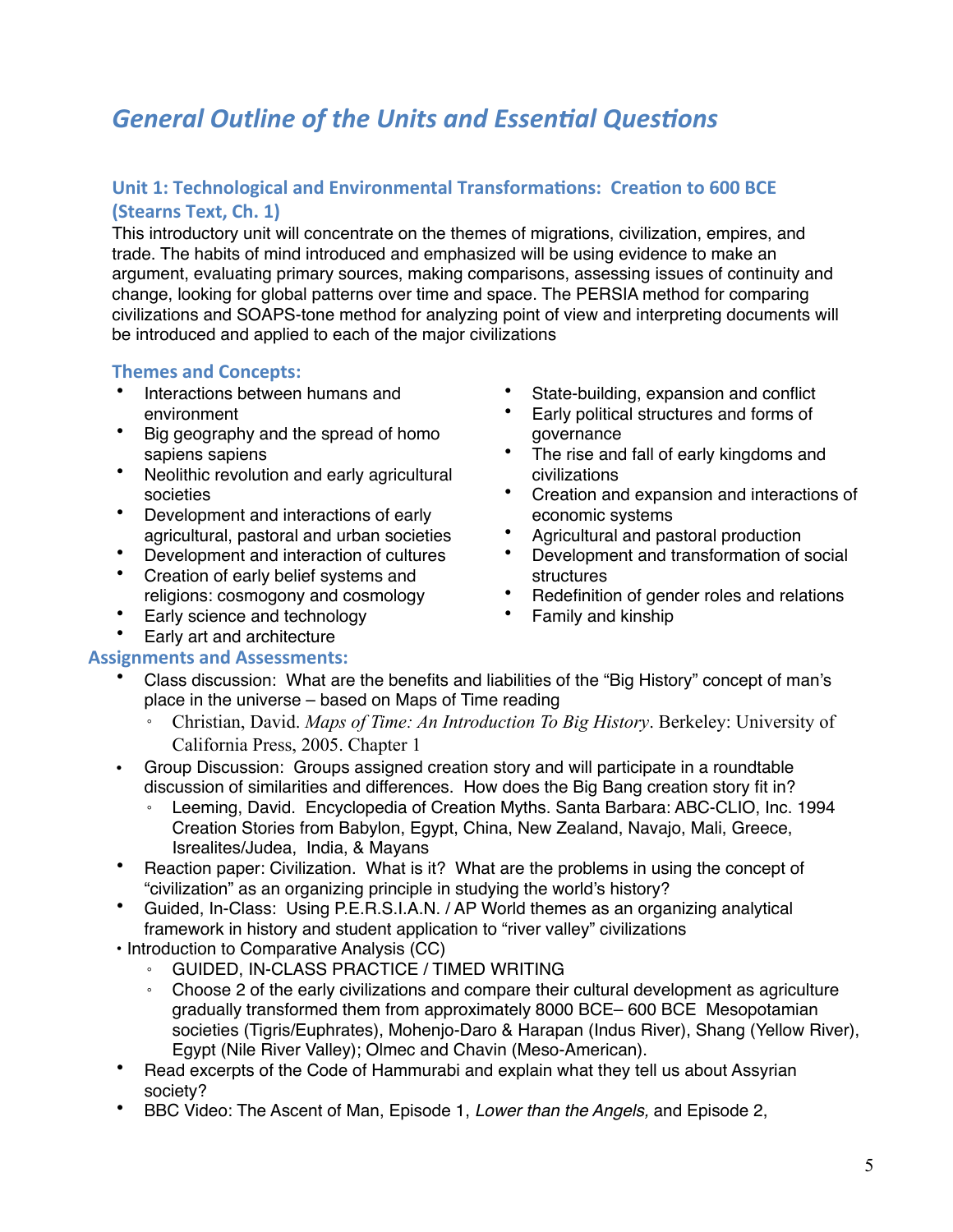- Review and evaluate representative art of pre-Neolithic and Neolithic civilizations: write reflection on what the art says about the society
	- Marilyn Stokstad. *Art History.* 3rd ed. Pearson 2007, Excerpts Chapters 1, 2 and 3
- Neolithic Revolution and gender roles:
	- Boulding, Elise. Women and the Agricultural Revolution.
- **Unit Exam: multiple choice and comparative essay**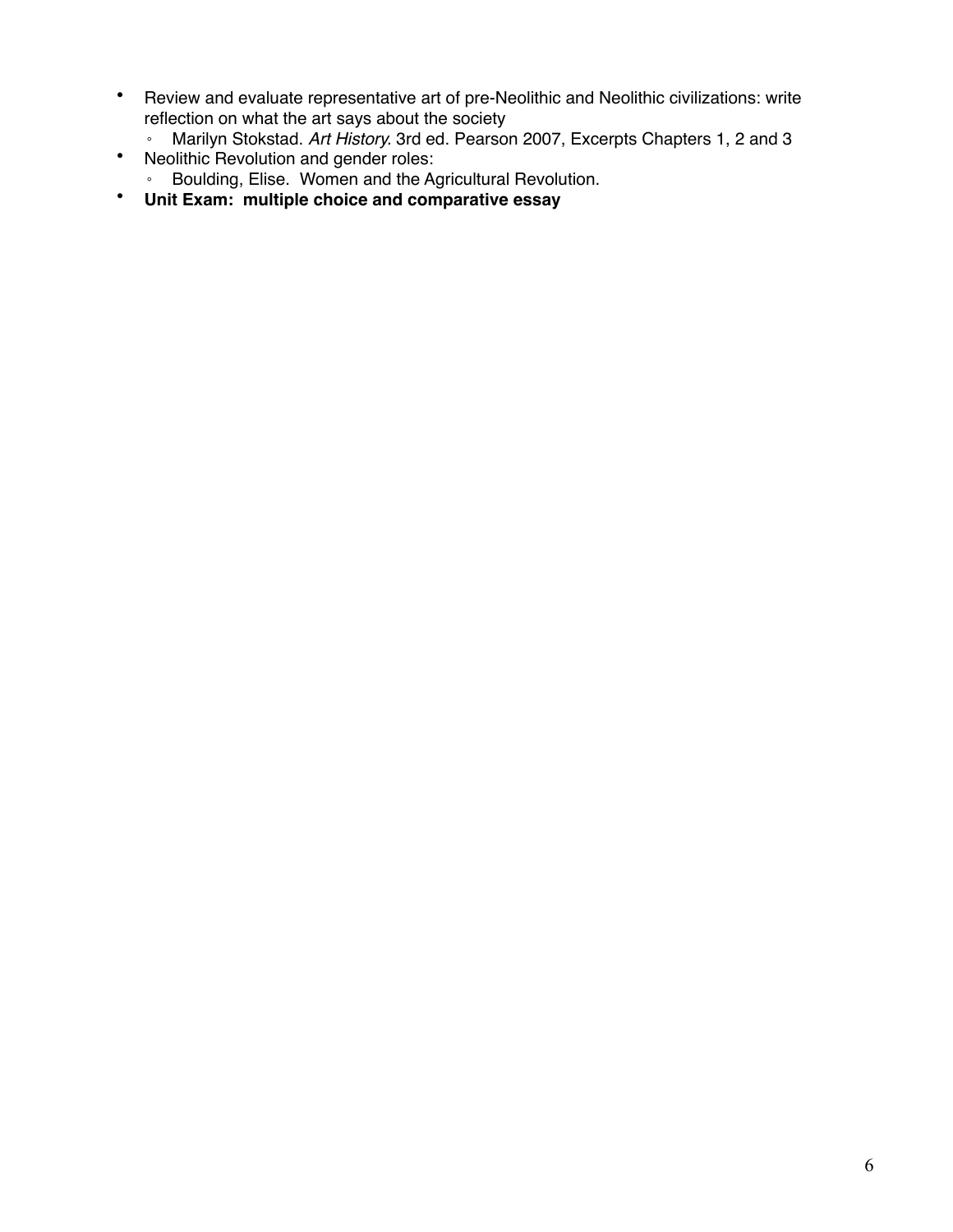### Unit 2: Organization and Reorganization of Human Society 600 BCE to 600 CE **(Stearns Text, Chapters 2 through 5)**

• The fall of the classical civilizations at the end of this unit in Han China, India (Gupta Empire), and Mediterranean civilizations (Greece and Rome) suggests not just common patterns for the rise of civilizations, but for their decline as well.

Development of unique social structures/hierarchies in imperial societies, including gender role • Among the most salient and influential features of civilization in this unit is the development of major belief systems, including polytheism, Hinduism, Judaism, Confucianism, Daoism, Buddhism, and Christianity.

#### **Themes and Concepts:**

- •Organization and Reorganization of Human **Societies**
- •Axial Aged development and codification of religious and cultural traditions
	- Judaism
	- Vedic Hinduism
	- **Buddhism**
	- Confucianism
	- Daoism
	- Christianity
	- Non-codified religions such as Animism and Shamanism continue ◦ Syncretism continues
- Development of Art as a Reflection of **Culture** 
	- Literature, Architecture, Drama, Sculpture, Painting

•Development of States and Empires in Specific Geographic Locations

- Number and size of imperial societies grows dramatically
- Empires and states develop new administrative systems (political, social, economic, legal, military and diplomatic) to centralize and spread power: Persia, Aztec, Mayan, Qin/

Han; Maurya/Gupta; Phoenician/ Greek; Hellenistic/Roman

- Not all administrative systems ensure success: Roman, Han, Gupta empires, for example
- •Emergence of Trans-regional Networks of Communication and Exchange
	- Land and water routes created transregional trade, communication and exchange networks
	- Geography, climate, goods traded, and trading populations shaped the routes' features
	- Domesticated land animals and the tools to use with them extended long-distance communication and exchange
	- Maritime technologies also facilitated long-distance communication and exchange
	- Syncretism: Religious and cultural beliefs, diseases, people, technologies as well as goods were communicated and exchanged along the routes

#### **Assignments and Assessments**

- Societal Comparisons & Leader Comparisons (China, India, Rome, Greece) (P.E.R.S.I.A.N)
- Essay Compare and contrast the rise and fall of the Gupta Empire to either Han China or the Roman Empire.
- Change and Continuity associated with trans-regional trading routes, tracing the patterns of trade in the Ancient Eurasian World by identifying regional contacts and the goods being traded between them.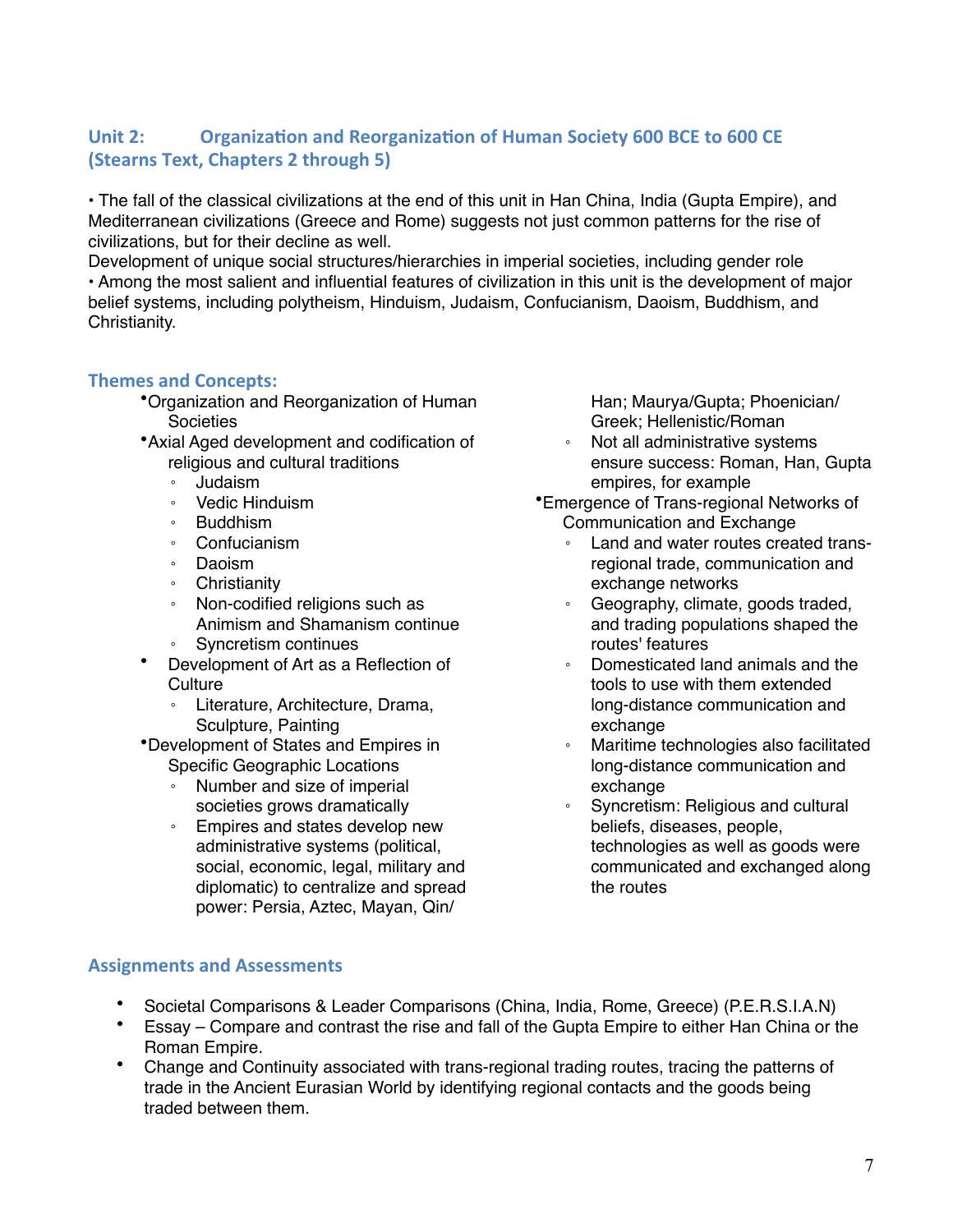- Choose 2 of the major world religions or schools of thought from the list below, briefly describe its basic tenets, then compare their political, economic, and social impact on the culture(s) most directly impacted by them in the period 600 BCE – 600 CE (Christianity, Buddhism, Hinduism, Judaism, Daoism, Legalism, Confucianism)
- Essay Compare and contrast the role of world religions in maintaining order and cultural unity in two of the following areas during the Postclassical period: India, China, and Western Europe.
- Caste systems, social inequality and elite formation
- Introduction to APWH DBQ<br>• A Woman's Place as Viewer
- A Woman's Place as Viewed by a Female Confucian: Ban Zhao, Lessons for Women
- Hellenistic Sculpture: Art as a window on society<br>• Asoka Bock and Pillar Edicts
- Asoka, Rock and Pillar Edicts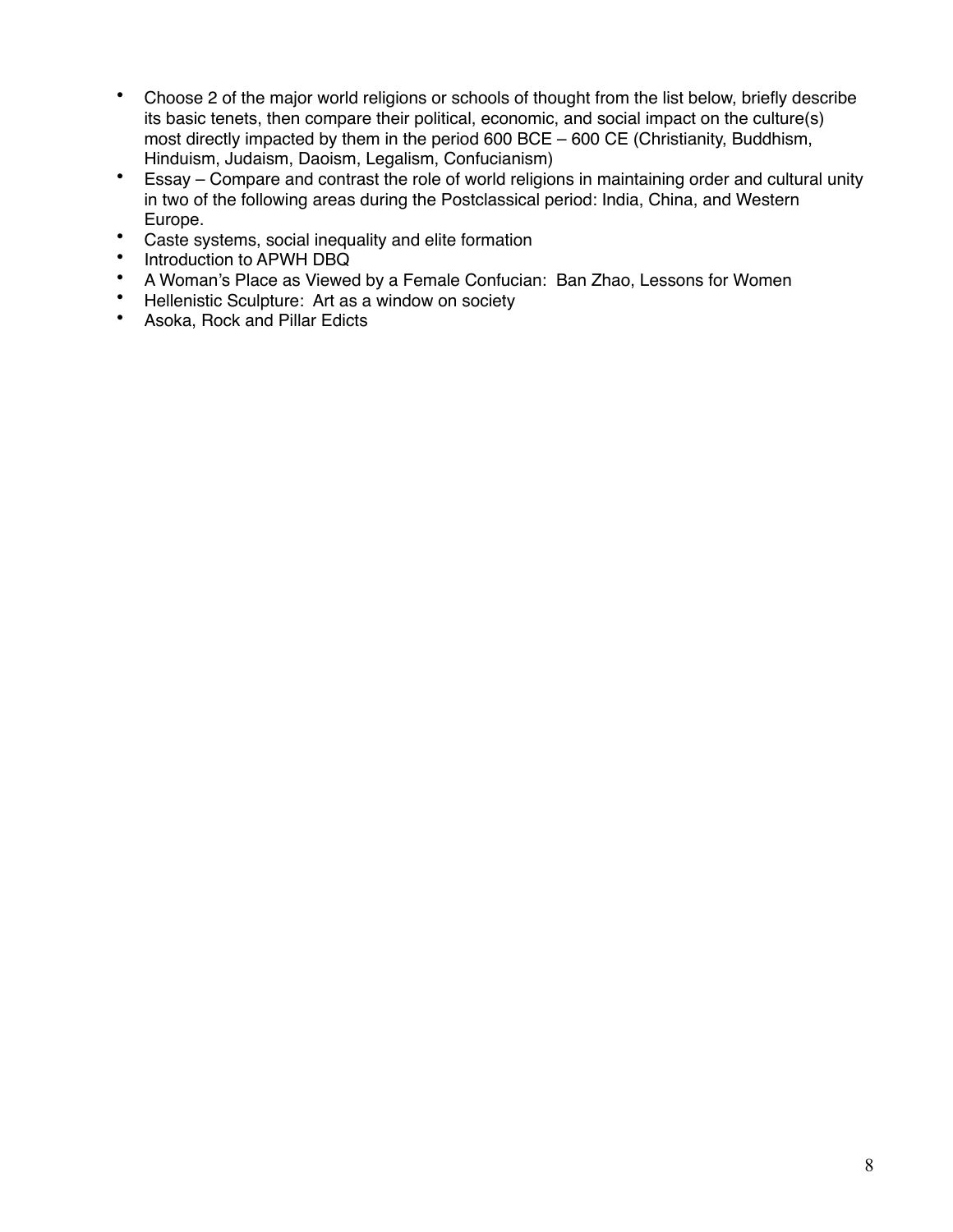#### Unit 3: Developing Regional and Trans-Regional Interaction 600 CE to 1450 CE Stearns **Text, Chapters 6 through 15**

*With the fall of the three major classical civilizations at the end of the previous unit (Rome, Han China, Gupta India), the stage was set for new trends that defined these years as a separate period with different migrations and conquests and more developed trade patterns than before. Some major events and developments that characterized this era included the following:*

• Older belief systems, such as Christianity, Hinduism, Confucianism, and Buddhism, came to become more important than political organizations in defining many areas of the world. Large religions covered huge areas of land, even though localized smaller religions remained in place.

• Two nomadic groups–the Bedouins and the Mongols–had a huge impact on the course of history during this era, not to mention the influence of others such as the Vikings.

• Islam began and rapidly spread throughout the Middle East, Northern Africa, Europe, and Southeast Asia, forever transforming the societies it came into contact with.

• Whereas Europe was not a major civilization area before 600 CE, by 1450 it was transformed economically, socially, and politically, and some of its kingdoms were beginning to assert world power.

• Major empires developed in both South America (the Inca) and Mesoamerica (the Maya and Aztec.)

• China grew to have cultural and political hegemony over many other areas of Asia as it reunified and experienced a commercial revolution that helped it become one of the largest and most prosperous empires of the time.

• Long distance trade continued to develop along previous routes, but the amount and complexity of trade and contact increased significantly.

#### **Themes and Concepts:**

- Expansion and Intensification of Communication and Exchange Networks
- Improved transportation technologies and commercial practices lead to increased trade in both volume, types of goods and geographic range
- Migration, immigration and emigration of peoples around trade routes causes environmental and linguistic effects including the spread and adaptation of agricultural products, new technologies and the diffusion of languages
- Existing and new trade and communication networks, as well as military conquest, foster cross-cultural exchanges.
	- Examples: the spread of Islam, diasporic communities, diffusion of math and science concepts
- Existing and new diseases such as the Black Death spread along trade routes,
- Continuity and Innovation of State Forms and Their Interactions
- Empires collapse and reconstitute and in some places new forms of governance are created
- Increased Economic Productive Capacity and Its Consequences
- Innovations stimulated agricultural and industrial production in many regions such as new planting and terracing systems, textiles and pottery for export, diffusion of highly desired crops to climatically similar but geographically diverse locations
- Climate impact on regional agricultural productivity, invasions and disease had a dramatic impact on the growth or decline of urban areas.
- Important changes in the status of labor and how its was organized and managed in societies as well as important changes wrought by religious conversion on gender relations and family structures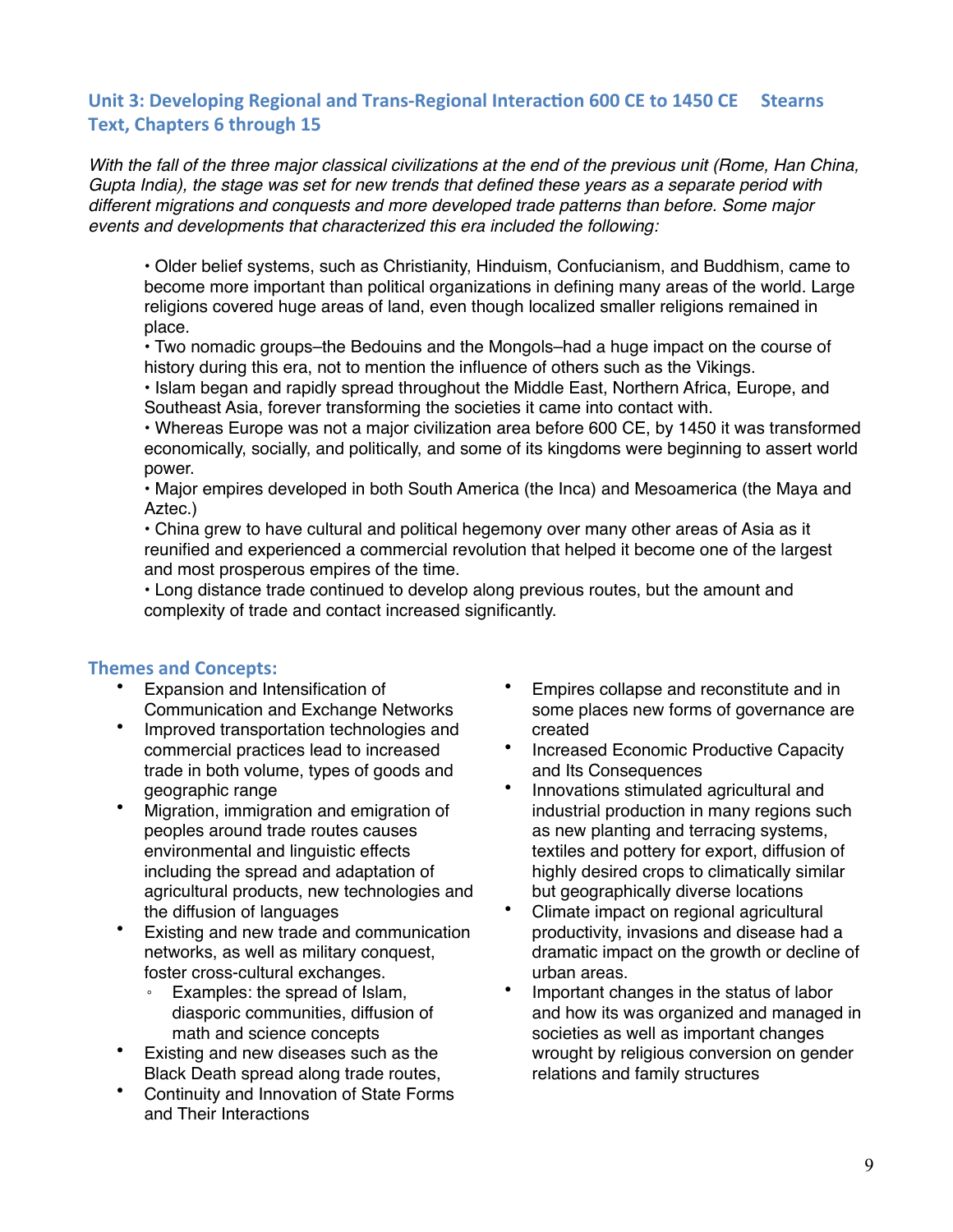#### **Activities and Assessments:**

- Introduction to Change and Continuity Over Time (CCOT)
- Readings from The Qur'an and Hadith
- The spread of Islam. Case study: Sub-Saharan Africa.
- Compare the relationship between religion and the state in the Islamic caliphates and the Byzantine Empire
- Unam Sanctam Boniface VIII<br>• Holy War: Jihad and Crusade:
- Holy War: Jihad and Crusade: "Two Faces of 'Holy War'" (Weisner, Ch.7) & essay on the causes and consequences of the crusades
- Feudalism: Europe and Japan: Tale of the Heike
- Mayans, Aztecs and Incas rise in Meso-America Popul Vuh
- Compare and Contrast: Constantinople and Tenochtitlan (Weisner, Ch. 10)
- The importance of the Silk Road: Christian, David. Silk Roads or Steppe Roads? The Silk Roads in World History. Journal of World History, Vol. 11, No. 1 (Spring, 2000), pp. 1-26.
- CCOT: trade relations in Mediterranean, Silk Road, Indian Ocean and Sub-Saharan Africa<br>• Meaning of the "Black Death" in Europe
- Meaning of the "Black Death" in Europe
- Petrarch, Letter to Cicero
- New empires Afro-Eurasian World Arabs, Turks and Mongols
- Compare: Buddhism in China and Islam in India conflict and accommodation
- Christianity divided Western and Eastern Europe
- Gender: Love in the Medieval World
- Ghana and Ethiopia compared<br>• Travel and Encounter—syncreti
- Travel and Encounter—syncretic exchange of life on the road/water China & Africa. (S.O.A.P.S.) The Vikings close the circle of homo sapiens sapiens migration (is 1000 A.D. a better periodization break?) Travels of Marco Polo
- Gender systems and changes, such as the impact of Islam
- Art and science in the dar al-Islam and Medieval Europe (Stokstad excerpts)– CCOT **o** Is the Western Renaissance the child of dar al-Islam
- Ming Exploration Did China discover America (excerpt from Menzies, 1421: The Year China Discovered America)
- Periodization: Evaluate whether 1000 CE would be a better break point than 600CE? Vikings complete the migration circle of homo sapiens sapiens. Fundamental shift to a world trade pattern rather than regional/local trade pattern
- Unit Examination: multiple choice and DBQ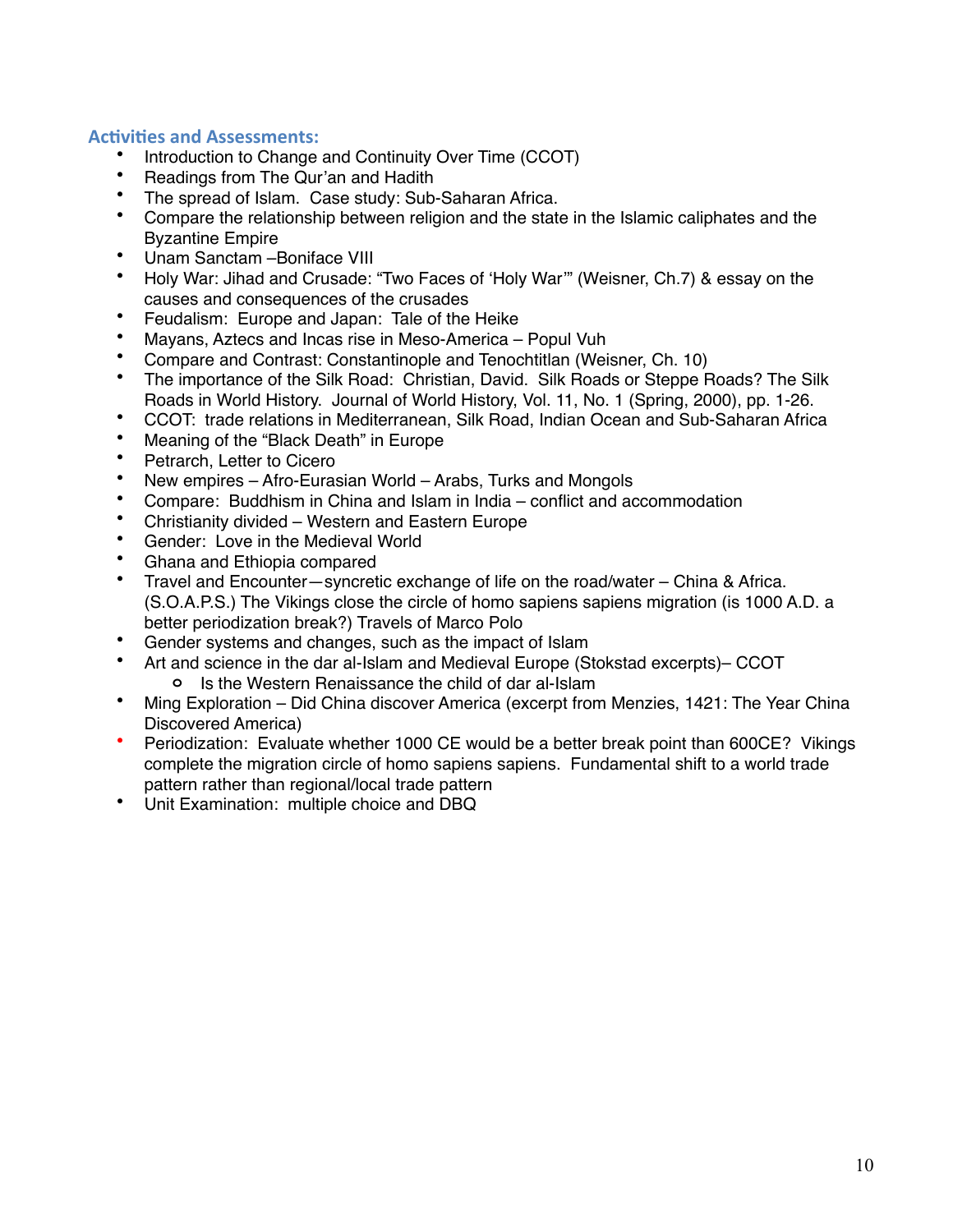#### Unit 4: Global Interactions 1450 CE to 1750 CE (Stearns Text, Chapters 16 through 22)

*This era includes only 300 years, but some profound and long-lasting changes occurred. During this period the two hemispheres were linked for the first time in world history and long-distance trade became truly global. Characteristics and topics of the time period include the following:*

- The globe was encompassed for the first time linking the western and eastern hemisphere and leading to the creation of interregional trade networks and a quickened pace of diffusion of ideas and peoples
- Technological innovations, strengthened political organization, and economic prosperity all contributed to this change that completely altered world trade patterns.
- Sea-based trade rose in proportion to land-based trade
- Europe restructured itself economically, socially, religiously, philosophically and politically throughout this period, leading eventually to the permanent split of the Faith into an Eastern and Western half and between Protestant and Catholic
- The relative power of nomadic groups

#### **Themes and Concepts:**

- Globalizing Networks of Communication and Exchange
	- Intensifying regional trade networks brought both prosperity and economic disruption to merchants and governments in the trading regions of the Indian Ocean, Mediterranean, Saharan Africa and overland Eurasia
	- New developments in navigation (astrolabe and revised maps), ship design and understanding weather and climate made transoceanic travel and trade possible
	- New transoceanic reconnaissance occurred
	- New forms of business ventures, such as joint stock companies, facilitated European colonization and trade with the Americas and Asia, but existing Afro-Eurasia system continued to flourish using existing practices and new European merchant shipping services
	- Columbian Exchange the result of the connections between the Eastern and Western Hemispheres
	- Connections between the two hemispheres allowed for the spread and reform of religions and continued syncretism
	- As merchant's profits increased and governments collected more taxes, funding for the arts increased.
- New Forms of Social Organization and Modes of Production
	- Peasant agriculture increased and changed, plantations expanded, demand for labor increased and drove the global demand for more raw materials and finished goods
	- As global wealth increases, new social and political elites form which impacts earlier ethnic, racial and gender hierarchies
- State Consolidation and Imperial Expansion
	- Rulers use a variety of method to legitimize and consolidate their power, such as monumental building, claiming divine right to rule, creating different religious and ethnic institutions, creating elite bureaucracies and military professionals, etc.
	- Rulers use tribute collection and tax farming to generate revenue for territorial expansion
	- Imperial expansion relies on increased used of gunpowder, cannon and armed trade to establish empires in both Eastern and Western Hemispheres
	- Imperial expansion is hindered by competition over trade routes (ex: piracy in the Caribbean), rivalries (ex: Ottoman-Safavid conflict), or local resistance (ex: bread riots)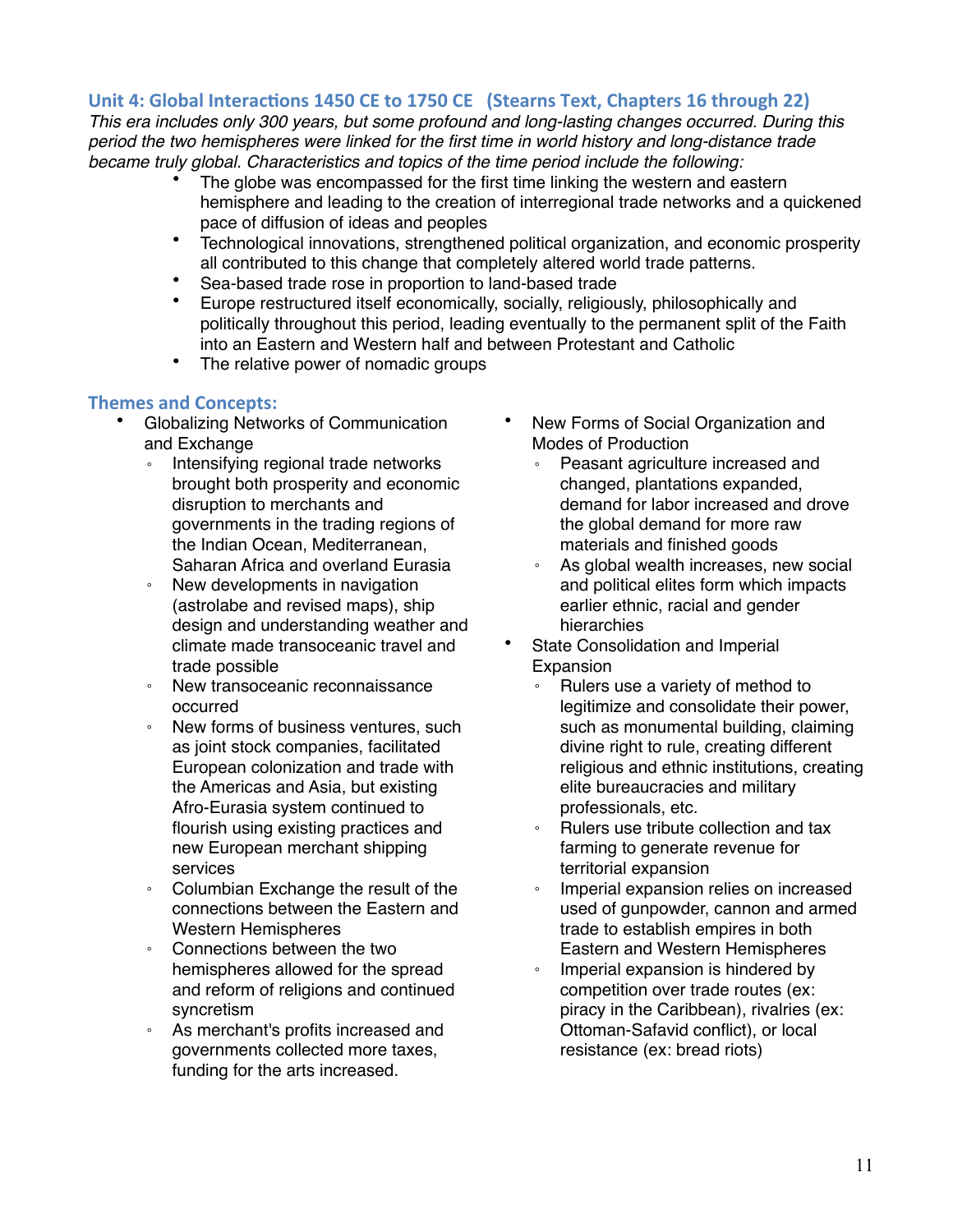#### **Assignments and Assessments**

- Mapping western European exploration
- Historical Interpretation: Great Divergence or Great Convergence—Northrup, David. Globalization and the Great Convergence, Journal of World History, Vol. 16, No. 3 (Sep., 2005), pp. 249-267 & The Great Divergence
- Roots of the Rise of the West
- The end of Feudalism: Case study of England and France (absolutism and constitutionalism): The Devine Right of Kings; Magna Carta, Hobbes and the Western Liberal Tradition & English Bill of Rights
- Shogunate in Tokugawa Japan
- Mandate of Heaven
- Culture mismatch: Spain in the Western Hemisphere
	- *o* Letter from the "New World": Christopher Columbus (1492)
	- *o* Bernal Diaz: from The Conquest of New Spain
- Schism in Christianity: Martin Luther, Protestants, Reformation and Counter-reformation.
	- *o* Wilson, Derek. "The Luther Legacy" (in Annual Editions);
- Columbian Exchange East/West impact
- The Conflict Between Science and Religion: the Enlightenment begins
	- $\circ$  Rise of the Scientific Method Bacon and the Novum Organum; Copernicus and the heliocentric universe; Galileo Galilei – suggests a heresy and pays the price; Isaac Newton's Principia displays God. The fall of Aristotelian Scholasticism; Descartes: "Cogito Ergo Sum" a challenge to the Great Chain of Being
	- o John Locke, Essay on Human Understanding
- Montaigne Essays (excerpt)
- Christianity and Gender: Malleus Maleficarum as a commentary on women
- Labor systems compared: slavery, encomiendas, indentured servants, serf
- Reflections on the Accomplishments of Peter the Great
- Mughal rule in India: consider impact of Islam on South Asia
- Rise of the Ottoman Empire (Suleiman the Lawgiver): consider the impact of Islam, and the devshirme, on Eastern Europe
- Closed Country Edict of 1635 and Exclusion of the Portuguese, 1639 by Ieyasu Tokugawa
- DBQ on the effects of the global flow of silver.
- CCOT: Analyze the social and economic transformations that occurred in the Atlantic world as a result of new contacts among Western Europe, Africa and the Americas from 1492 to 1750.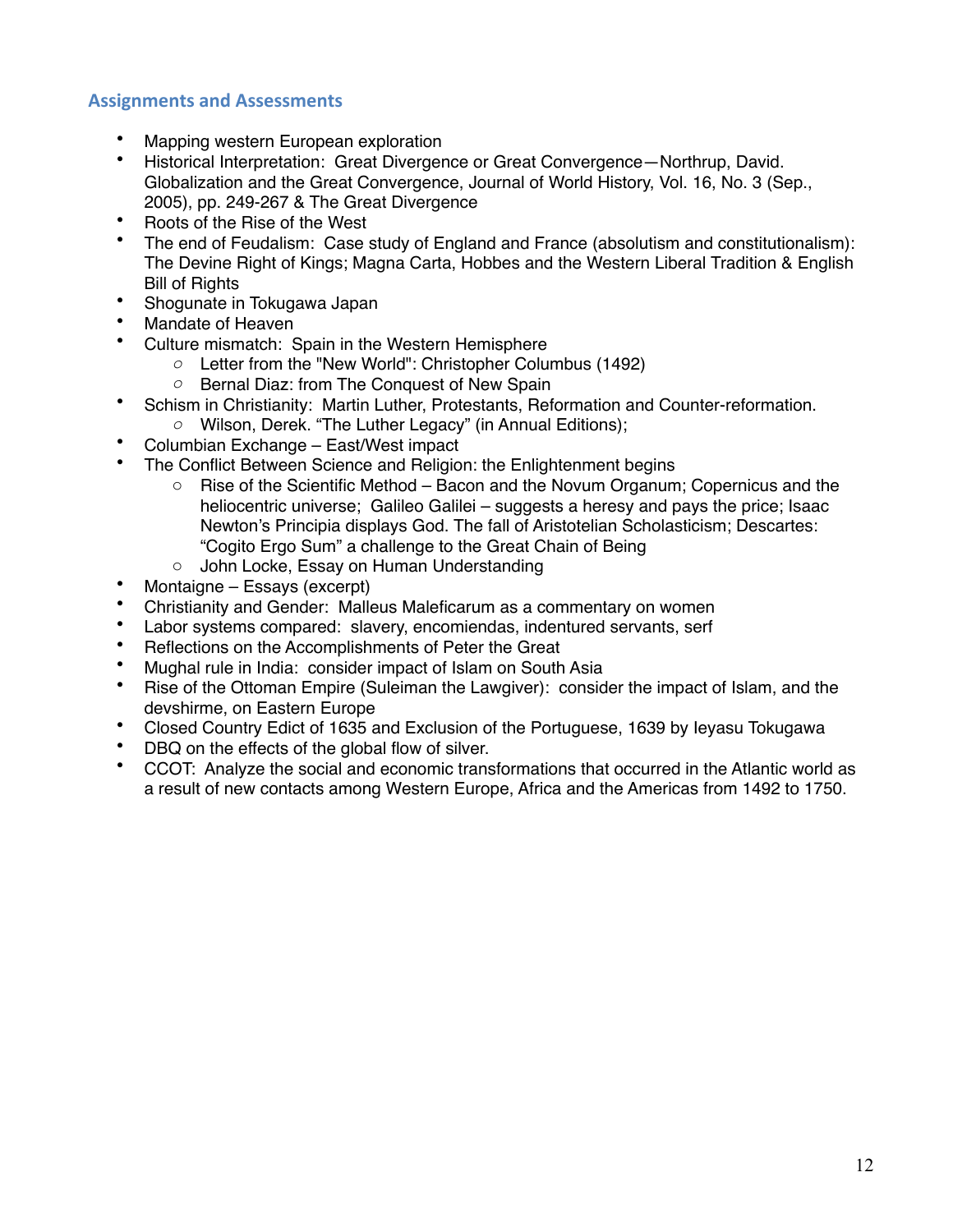#### Unit 5: Global Interaction and Industrialization 1750 CE to 1914 CE (Stearns Chapters 23 **through 27)**

*New ways of thinking continued to develop and unfold in this era as profound social and political change spurred revolution and the development of industrialized economic might. Very important characteristics and topics that distinguish 1750-1914 from previous eras in world history include the following:*

• Patterns of world trade and technology changed as the Industrial Revolution revolutionized communications and commerce.

• Huge numbers of people migrated to the Americas from Europe and Asia, so that population in the western hemisphere grew dramatically, leading eventually to the end of the slave trade and forced migrations from Africa to the New World.

• Industrialization had a huge impact on the environment, as demands for new fuels came about and cities dominated the landscape in industrialized countries. Less industrialized countries often supplied the demand for raw materials, altering natural landscapes further.

• Serf and slave systems became less common, but the gap between the rich and poor grew in industrialized countries. New social and gender roles emerged for men, women, and children as a result of industrialization. In some cases this manifested itself as an improvement, in other cases it did not.

• Revolutions and independence movements transformed the political and social landscape of many parts of the word as direct result of 17th and 18th century Enlightenment philosophies taking hold, all leading to a developing sense of nationalism.

•The definition of "west" expanded to include the United States and Australia, and western dominance reached not only economic and political areas, but extended to social, cultural, and artistic realms as well.

#### **Themes and Concepts:**

- Industrialization and Global Capitalism
	- Industrialization fundamentally changed how goods were produced
	- Reasons for European primacy in industrialization
	- New patterns of global trade and production are developed as industrial capitalists seek out new sources of raw materials and new markets for their processed goods
	- Banks and other investment institutions expand and develop new products to finance global trade and industrial development philosophically supported by John Stuart Mill and Adam Smith
	- Major developments in transportation and communication, such as railroads, steamships, telegraphs and canals, aid in industrial and commercial expansion
	- Variety of responses to the development and spread of global capitalism
	- Industrializing societies undergo some social restructuring with the creation of

new social classes, changes in gender and family roles, changing population demographics, increased urbanization and public health issues

- Imperialism and Nation-State Formation
	- Industrializing powers establish transoceanic empires through colonization and the threat and use of military force and economic pressure in western, south west and eastern Asia, Africa, Pacific islands, etc.
	- Imperialism influenced state formation and contraction around the world.
	- New racial ideologies, especially Social Darwinism, facilitated and justified imperialism
- Nationalism, Revolution and Reform
	- The ideas of Enlightenment thinkers (Locke, Montesquieu, Voltaire, Rousseau) that questioned established traditions precedes the revolutions and rebellions against existing governments
	- Beginning in the 18th century, national identities start to form based on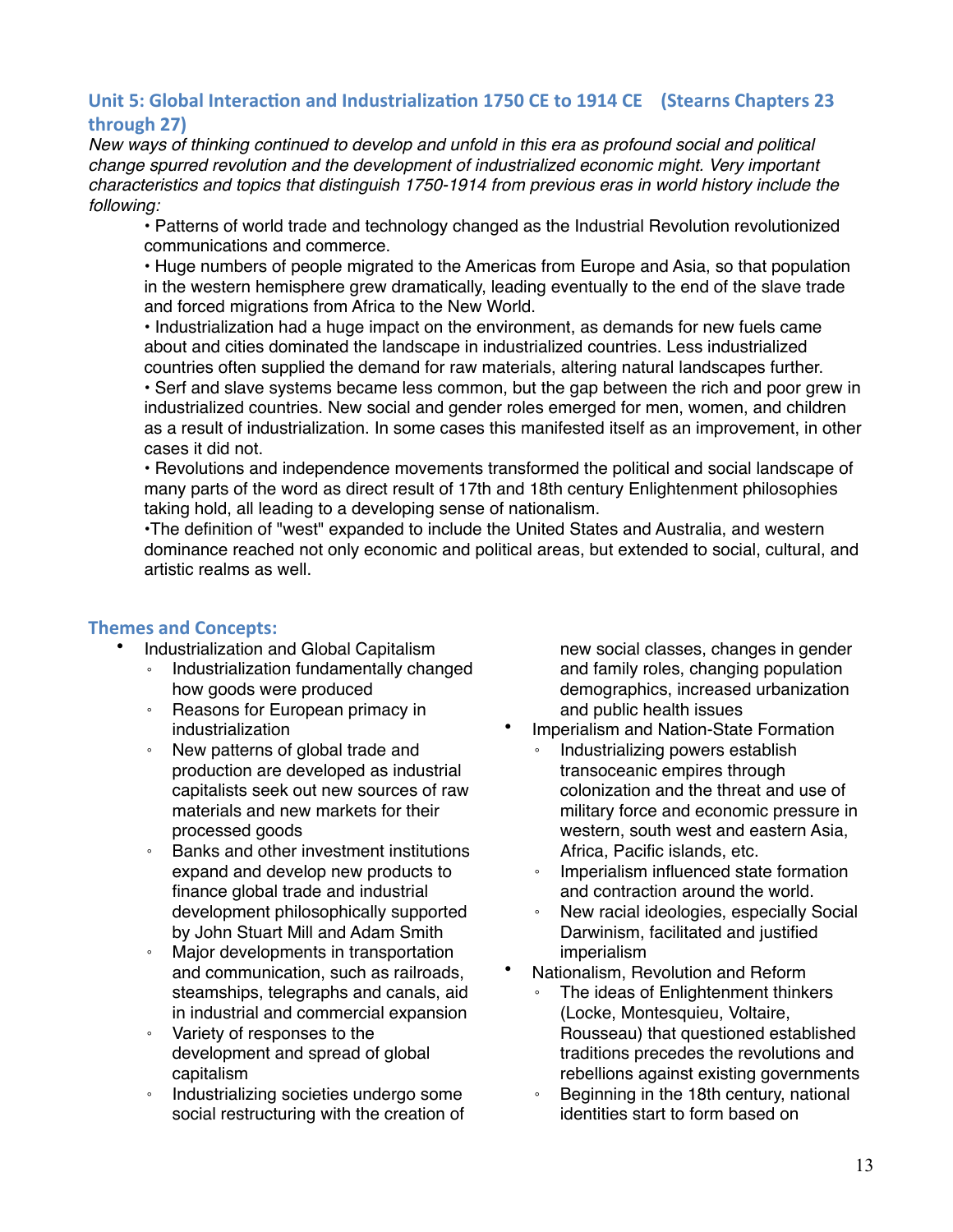language, religion, social customs, and territory

- Enlightenment ideas and discontent with imperial rule propel reformist and revolutionary movements
- Some rebellions driven by religious ideas and millenarianism
- Frequent rebellions led some imperial governments to reform their policies
- Spread of Enlightenment ideas and increasing rebellions in the world stimulated new transnational ideologies and solidarities
- Global Migration
	- Migration was influenced by changes in demography in both industrialized and unindustrialized societies that challenged established patterns of

living.

- Migrants relocated for a number of reasons such as searching for permanent work, forced by law or culture to move, desiring short-term employment before returning to their previous home
- Large-scale 19th century migration produced variety of consequences and reactions to the more diverse immigrant and migrant populations
	- When males migrated, women took on new roles in their communities
	- Immigrants and migrants created ethnic enclaves in their new communities for protection and support
	- Immigrants and migrants not always warmly received by new communities

#### **Activities and Assessments:**

- Industrialization changing relationships between humans and the environment
	- $\circ$  Effects of industrialization on the family and society Sandler Report of the House of Commons (excerpts)
		- o Adam Smith and laissez faire capitalism
	- o John Stuart Mill and utilitarianism
- Communist Manifesto, excerpts
- Declaration of Independence Enlightenment in action
- Declaration of the Rights of Man<br>• Compare the Erench Boyolution
- Compare the French Revolution, the American Revolution and Latin American Revolutions in terms of cause and effects
- Compare late 18<sup>th</sup> Century revolutions to mid-19<sup>th</sup> Century revolutions
- A modern wonder laying the transatlantic cable, from Annual Editions<br>• Discuss the reflective nature of the move from Bomanticism to Impressi
- Discuss the reflective nature of the move from Romanticism to Impressionism in Western Art representative paintings to be analyzed
- Emancipation Proclamation and Emancipation Manifesto changing conditions for servile labor
- Social Darwinism: Herbert Spencer: "Progess: Its Law and Causes", *The Westminster Review*, Vol 67 (April 1857).
- TIMED WRITING
	- *o* Compare: roles of women in industrialized and unindustrialized areas
	- o Document Based Question (DBQ) Japan Contact with West
	- o Change and Continuity Over Time (CCOT) --changes and continuities in labor systems
	- o Compare reaction to foreign domination in: the Ottoman Empire, China, India, and Polynesia/Hawaii and Japan
	- o Analyze African Reaction to European Imperialism
- "White Man's Burden" Kipling
- Chinese Exclusion Act—U.S.
- The Azamgarh Proclamation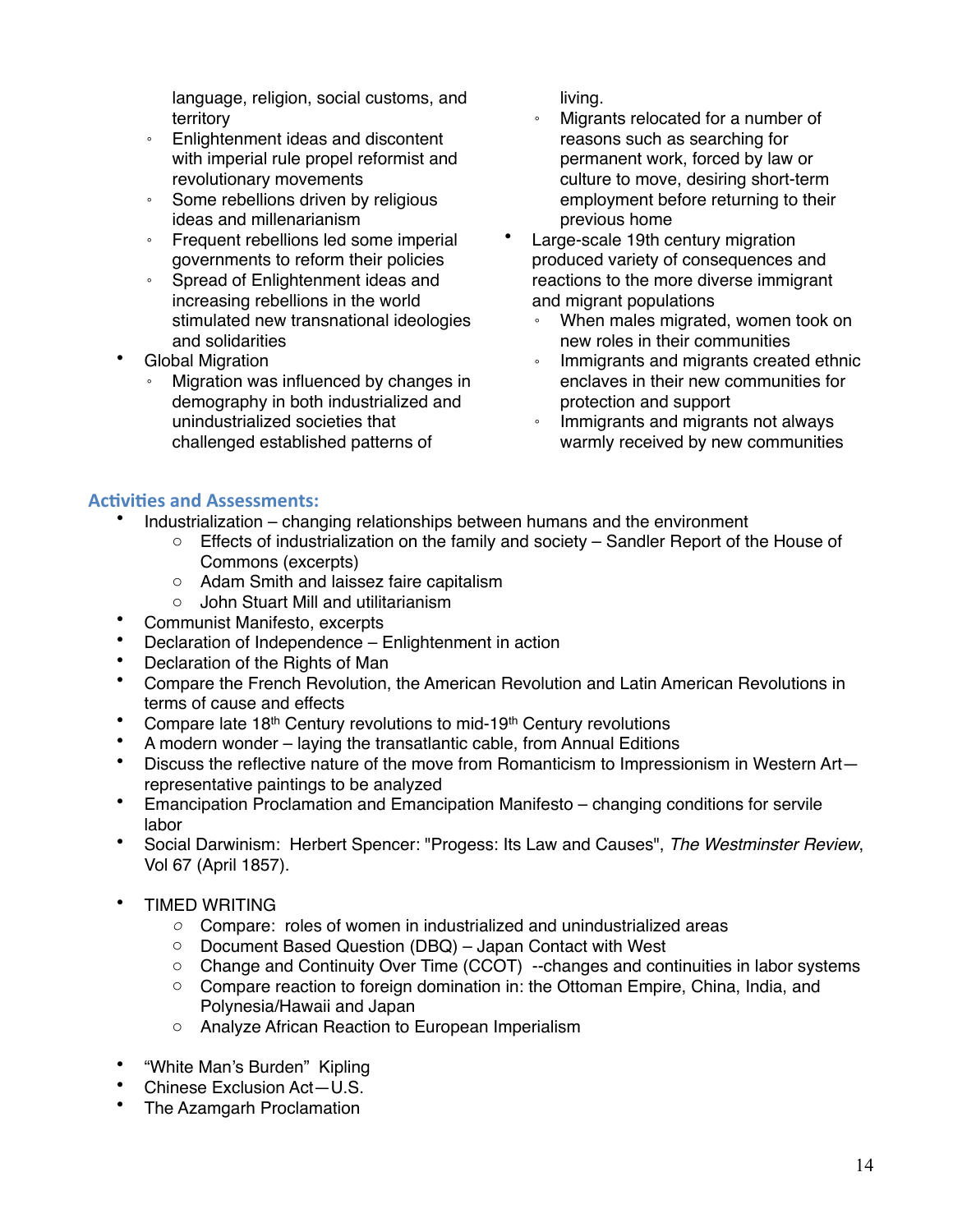- Different Responses to Westernization -- a case study<br>• King Leopold's Ghost (excernt)
- King Leopold's Ghost (excerpt)
- Bolivar The Jamaican Letter<br>• Discuss: Imperialism of the U.
- Discuss: Imperialism of the U.S. versus imperialism of Western Europe. Is there a difference?<br>• Discuss: Crisis of Christianity Charles Darwin and the Origin of the Species. Galileo redux?
- Discuss: Crisis of Christianity Charles Darwin and the Origin of the Species. Galileo redux?
- The Charter Oath of the Meiji Emperor; On the Role of the State in Industrialization Toshimichi
- Map Western Global Empires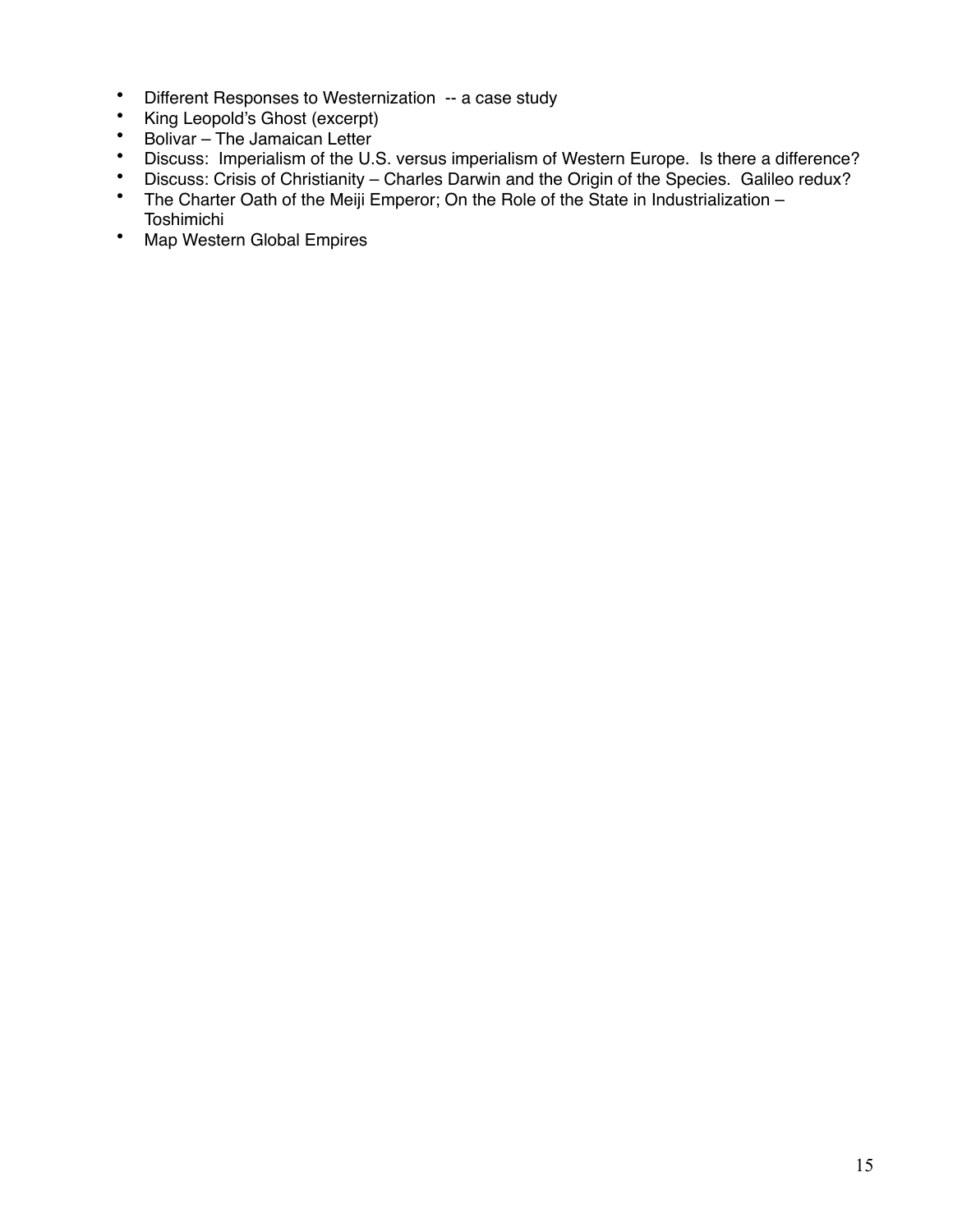#### Unit 6: Global Fragmentation and Realignment 1914 CE to the Present (Stearns Chapters, **28 through 36)**

*War and conflict defined this period as fragile alliances unraveled, giving way to independence movements across the world in the colonial holdings of former industrial powerhouses, moving the world toward a new global culture. Major characteristics and topics that distinguish the time period 1914 - present include the following:*

• The 20th century was marked by conflict and diplomacy, witnessing two world wars, and eventually a change in the nature of warfare with the Cold War between the United States and the Soviet Union, leading to the proliferation of international organizations to address the changing balance of power in the world.

• Nationalism continued to shape interactions among nations as large empires broke into smaller ethnic based countries, with widespread decolonization after World War II both reflected and promoted via nationalism in former colonies.

• Global Depression affected some countries more than others, but it had a profound economic impact on both industrialized and non-industrialized areas as well as on world trade. New technologies promoted economic development in Pacific Rim countries and contributed to the emerging importance of multinational corporations.

• Revolutions shook Russia, China, and many Latin American countries, leading to experimentation with different versions of communism, socialism, and capitalism, with some turning to authoritarian methods and others to democracy.

• Social reform and revolution led to changes in gender roles, family structures, the rise of feminism, peasant protest, and international Marxism.

• Massive movements of people to industrialized countries continued to shape the world while the environment was altered by continued urbanization and deforestation as significant green/ environmental movements emerged to resist the changes.

#### **Themes and Concepts:**

- Science and the Environment
	- Researchers make rapid advances in science that spread throughout the world, assisted by the development of new technology.
	- Humans fundamentally change their relationship with the environment
	- Disease, scientific innovations and conflict have led to demographic shifts
- Global Conflicts and Their Consequences
	- Europe dominates the global order at the beginning of the 20th century, but by century's end, as colonial empires cease to exist, new trans-regional organizations are established
	- European empires are dismembered, especially after WWII, by the efforts of anti-imperialist nationalist leaders like Gandhi, Ho Chi Minh and Kwame Nkrumah; by regional religious and ethnic movements; by transnational movements like communism, Pan-Arabism and Pan-Africanism; and by

revolts and revolutions within colonies

- Political changes are accompanied by major demographic and social consequences such as when new country boundaries are redrawn (India/ Pakistan partition or the partition of Palestine); when former colonial subjects migrate or emigrate to former imperial "homes" (South Asians to Britain, Algerians to France and Filipinos to the U.S.); or when religious or ethnic conflict leads to genocide (Armenia, the Holocaust, Cambodia or Rwanda).
- Military conflicts occur on an unprecedented global scale with WWI and WWII as the first "total wars"; colonial powers in conflict over territory and resources world-wide; the "Cold War" of indirect conflict between the U.S. and Soviet Union using surrogate allies to fight their ideological,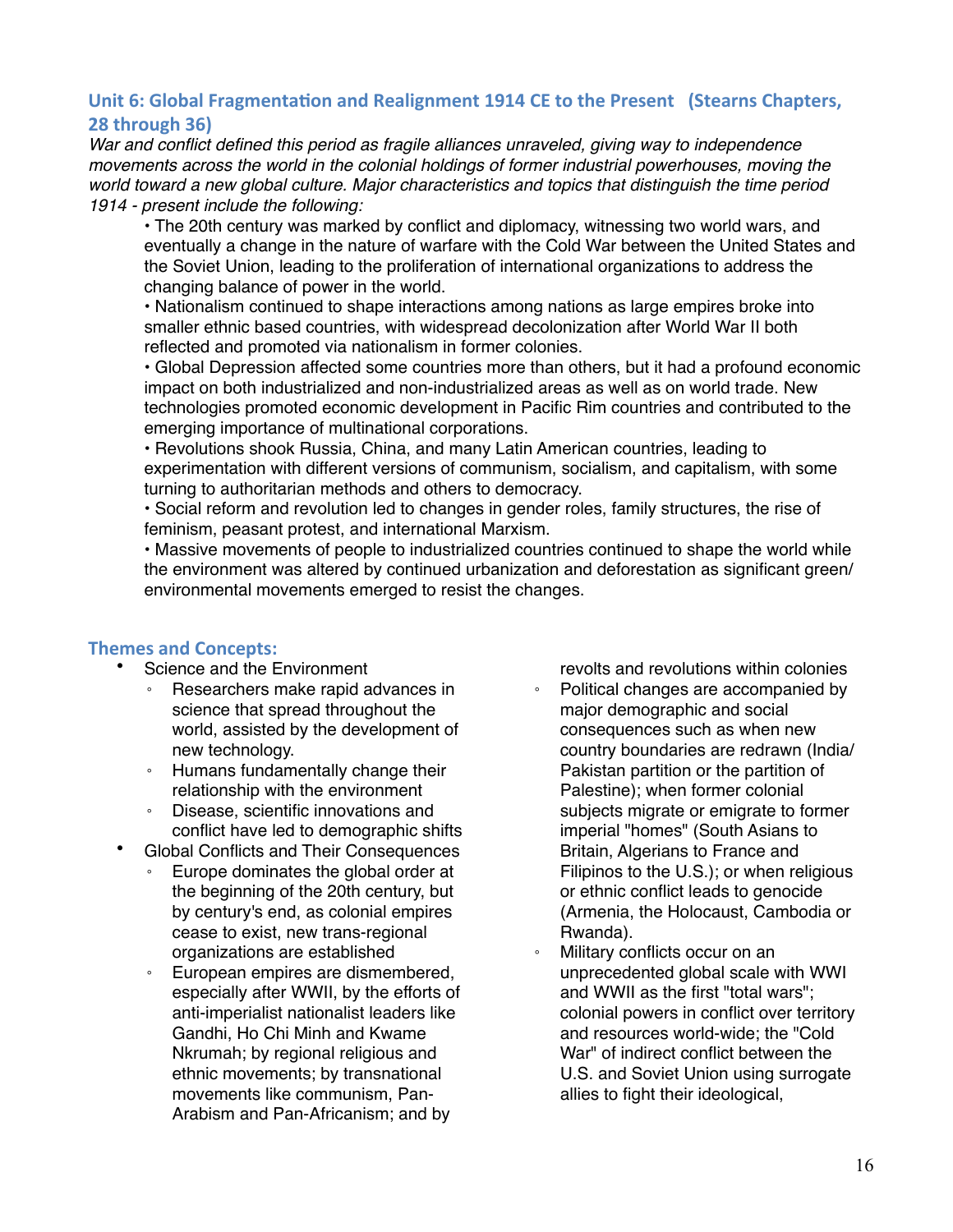economic, and military battles; new military alliances such as NATO, SEATO, the Warsaw Pact; and the end of the "Cold War" with the dissolution of the Soviet Union

- Opponents of the increase in military conflict include many individuals (Gandhi, Martin Luther King, Leo Tolstoy, etc.); organizations and groups (Non-Aligned Movement, Tiananmen Square protesters in China, Anti-Apartheid Movement, etc.); the United **Nations**
- Reaction to the conflicts by some militarized states further intensifies the conflict. For example the military dictatorships in Chile, Uganda and Spain.
- Some paramilitary organizations further conflict for their religious, ethnic or cultural goals. For example the Irish Republican Army, the Basque ETA and Al-Qaeda in south and southwest Asia
- New Conceptualizations of Global Economy, Society and Culture
	- States, communities and individuals become increasingly interdependent facilitated by the growth of institutions of global governance such as the League of Nations, the United Nations, the World Bank, the World Trade Organization; regional organizations such as the European Union and ASEAN; non-governmental organizations (NGOs) such as UNICEF, Amnesty International, Doctors Without Borders; multinational corporations such as Coca Cola and Royal Dutch Shell
	- People conceptualized society and culture in new ways; some challenged old assumptions about race, class, gender and religion, often using new technologies to spread changes in traditions
	- Popular and consumer culture becomes globalized

#### **Activities and Assessments:**

- All Quiet on the Western Front—film
- Map pre- and post-colonization Africa
- Eugene Debs Canton, OH speech
- Treaty of Versailles (excerpts) & Wilson's Fourteen Points
- Lieutenant Sayied Ahmed Moukhtar Baas*--* Report on Armenian Massacres
- British Soldiers on the Battle of the Somme
- The Covenant of the League of Nations<br>• Tragers on British Importation
- Tragore on British Imperialism
- Balfour Declaration<br>• Nibilism & Existentia
- Nihilism & Existentialism, excerpts<br>• Art between the ware, Steketad Ch
- Art between the wars, Stokstad Ch. 31 (excerpt)<br>• Mohandas Ghandi, from Hind Swarai
- Mohandas Ghandi, from *Hind Swaraj*
- Hitler Mein Kempf (excerpts)<br>• Adolph Fichmann, Wannsee Pr
- Adolph Eichmann, Wannsee Protocol
- Keynes the end of laissez-faire<br>• Filippo Tommaso Marinetti "Futur
- Filippo Tommaso Marinetti, "Futuristic Manifesto" & Jose Antonio Primo de Rivera, "Falange Manifesto"
- Mao Zedong, "From the Countryside to the City;" & Cultural Revolution
- Kwame Nkrumah, from I Speak of Freedom: A Statement of African Ideology
- Iraq's Unruly Century from Annual Editions (#36)
- Usama bin Laden's Declaration of Jihad<br>• Ladies Home Journal "Young Mother" N
- Ladies Home Journal, "Young Mother;" National Organization from Women, *Statement of Purpose*;
- Fukuyama Political Development, Then and Now (from The Origins of Political Order)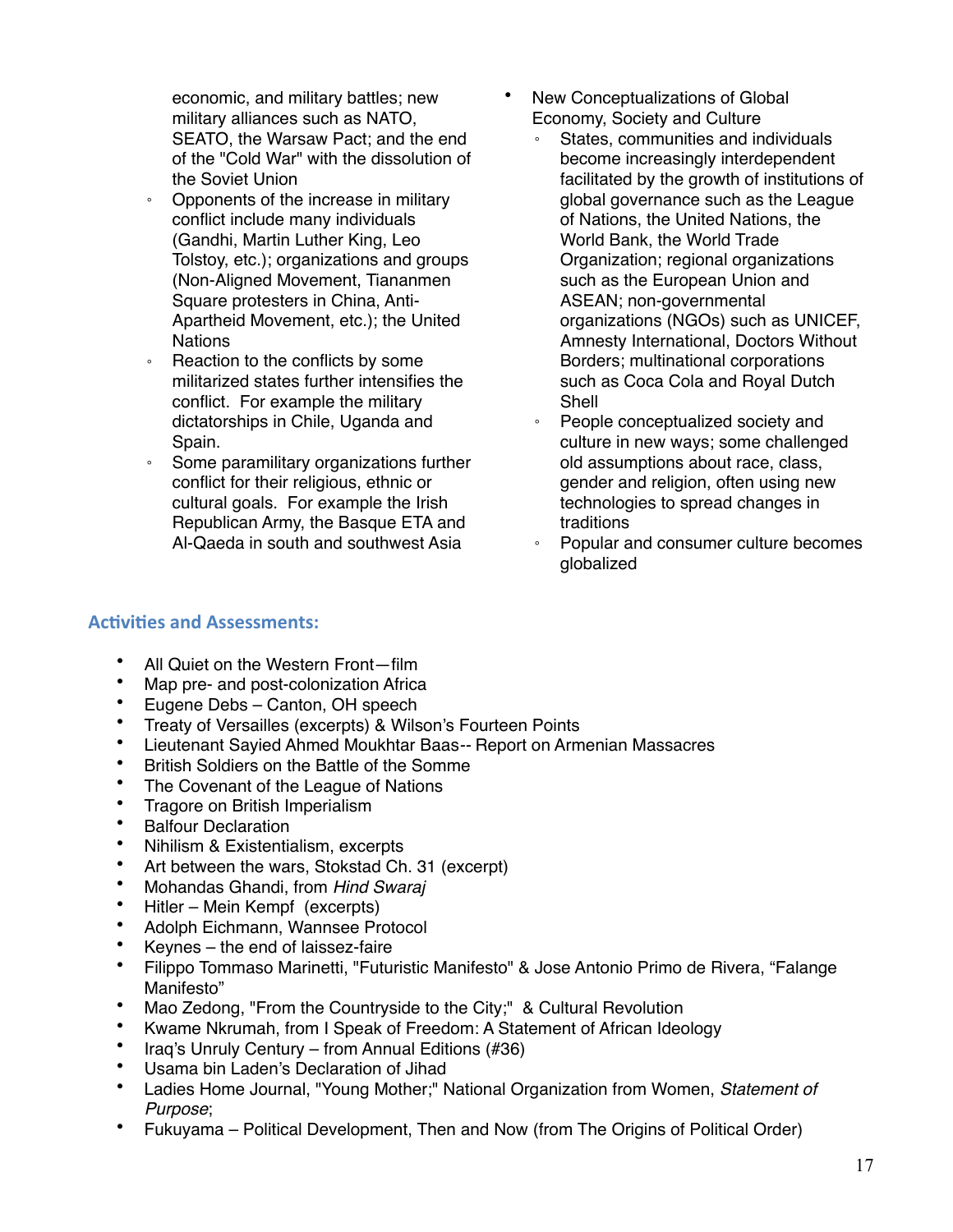- Vaclav Havel, "The Need for Transcendence in the Postmodern World"
- United Nations: Universal Declaration of Human Rights 1948
- Fate of the Earth excerpt
- The World is Flat excerpt
- Compare the legacies of colonialism in Africa and India/Pakistan
- CCOT: Analyze the effects of religious fundamentalism: Christianity and Islam from Urban II to bin Laden
- Compare and contrast balance of power pre- and post- WWII.
- Analyze the impacts of World War One on world societies. What political, cultural, and economic conditions contributed to this situation? Was the Second World War inevitable? What additional documents would help in making your analysis?
- Analyze income inequality tables discuss possible implications on globalization

The workload for this course is substantial. The chapters average 25 pages each. Each chapter is written with a sophisticated vocabulary and is dense with information. You are expected to keep up with the reading, ask questions when you have them, and work on upgrading your thinking and writing skills to that of a well qualified college student. Plan on homework every night.

# *Grading*

Tests will generally follow the AP format: multiple choice questions, DBQ and/or free response essays. A test will follow each course unit. There will also be several individual and/or small group projects each marking period. Following the AP test in May, students will work on a cumulative project. For those that do not qualify for exemption from the final, a cumulative final exam will also be given.

Marking period grades are calculated on a total points system: points earned divided by points offered. Class participation is **essential**, although there is a positive and negative aspect of participation (see below). I do not provide opportunities for extra credit.

### *Behavior*

Students are expected to act their age and should expect to be treated in like fashion: as the musician Prince wrote: "Act your age not your shoe size. . . ." Nothing detracts from the educational environment as much as random pockets of off-topic chatter between students.

### *Honor Code*

All students are expected to do their own work. Cheating, including copying another student's work or collaboratively preparing answers to assignments which are not specifically designated group work, is unacceptable and it will be dealt with accordingly. Both the student copying and, if applicable, the student allowing the copying will be subject to the same discipline. Parents and students are strongly advised to review the policies contained in the Chatham High student handbook at the beginning of the school year.

Plagiarism is absolutely intolerable. Material obtained by a student from an outside source and included in an assignment or project response must be properly cited: when in doubt, provide a citation. Be advised: **Copied or plagiarized assignments will receive a grade of zero and they may not be made-up in any way.**